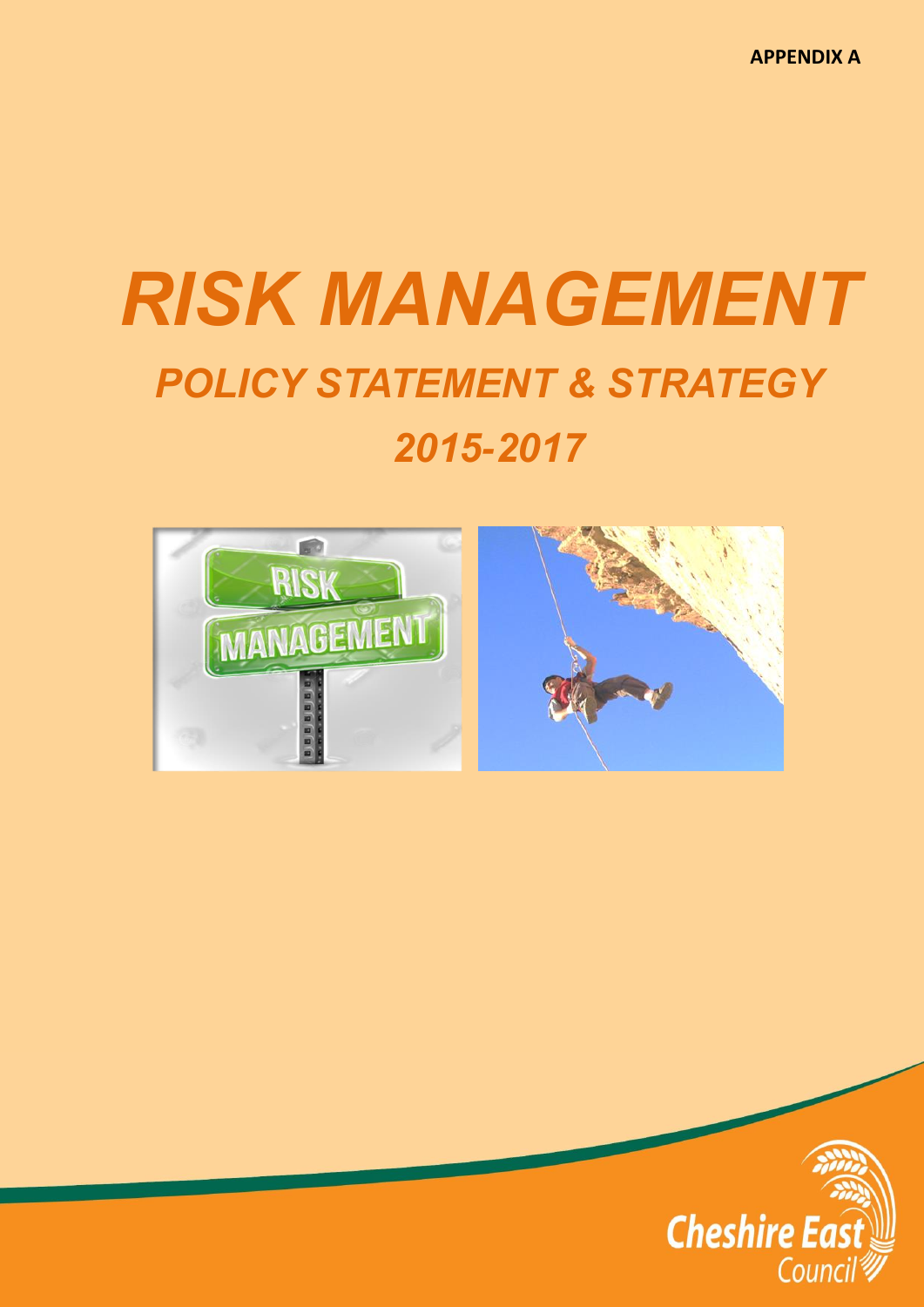# **TABLE OF CONTENTS**

|  | 1 |  |  |  |  |  |  |
|--|---|--|--|--|--|--|--|
|  |   |  |  |  |  |  |  |
|  |   |  |  |  |  |  |  |
|  | 4 |  |  |  |  |  |  |
|  | 5 |  |  |  |  |  |  |
|  | 6 |  |  |  |  |  |  |
|  |   |  |  |  |  |  |  |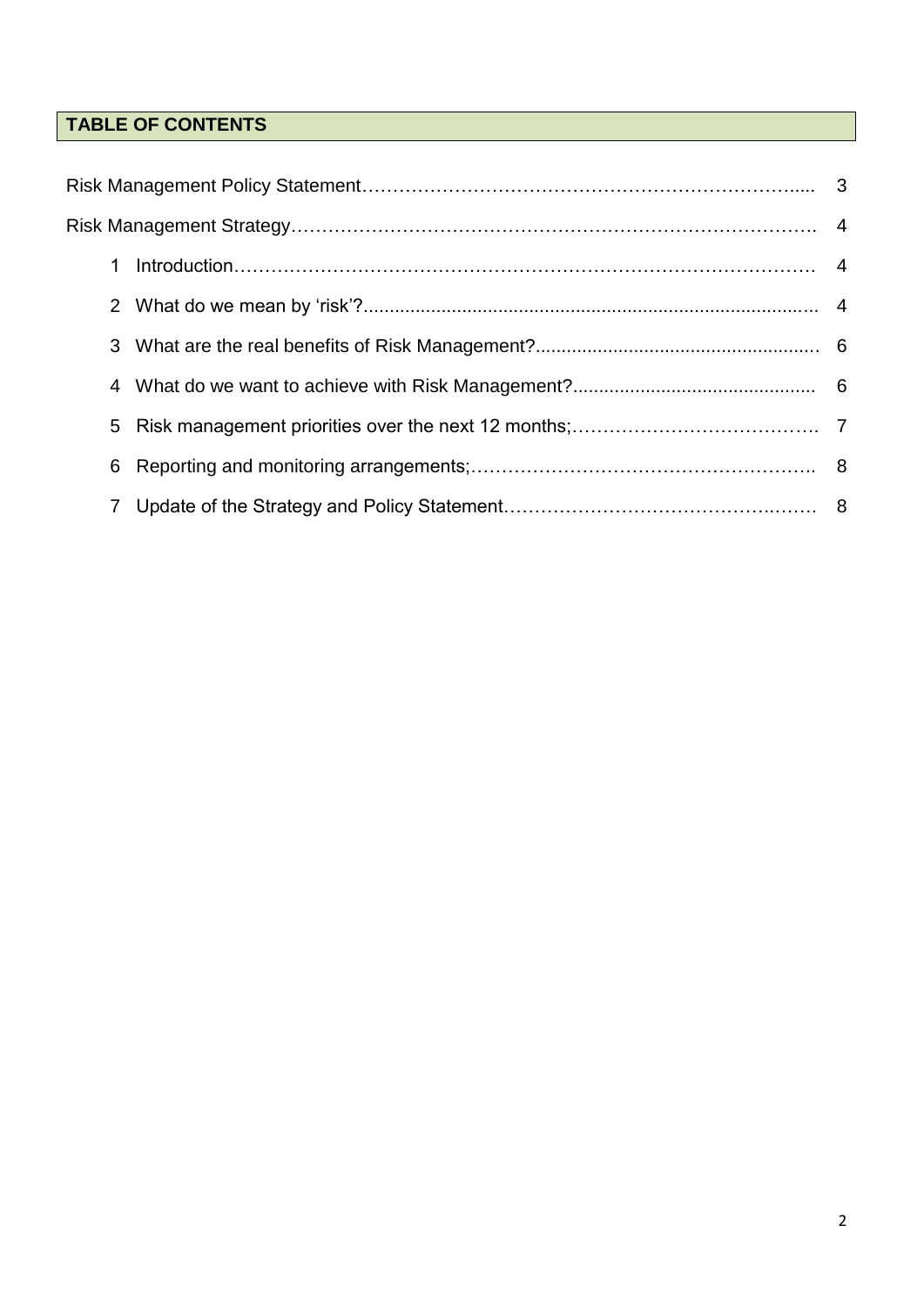# **RISK MANAGEMENT POLICY STATEMENT**

Cheshire East Council's three year plan sets out the Council's outcomes for residents first. In this regard the Council recognises it has a duty of care to its stakeholders, residents, employees, Members and partners. This encompasses having high standards of governance, acknowledging that the management of opportunities and risks is a key principle of effective corporate governance and a key contributor to a sound control environment and the Annual Governance Statement.



The Council seeks to adopt recognised best practice in the identification, evaluation and cost effective / proportional control of risks and opportunities to ensure that they are managed at acceptable levels. Risk management within Cheshire East Council is about managing our threats and opportunities and striving to create an environment of 'no surprises'. By managing our threats we will be in a stronger position to deliver the business objectives and outcomes to our residents. By managing our opportunities we will be in a better position to demonstrate improved services and better value for money.

We recognise that risks are inherent within our service delivery, and some are unavoidable. As an organisation it can impact in many ways, whether financially, politically, on our reputation, environmentally, or to our service delivery. Successful risk management is about ensuring there is the correct level of control in place to provide sufficient protection from harm, without stifling our development. As an organisation with a range of stakeholders with differing needs and expectations this can be a challenge. We must ensure decisions taken as a Council include consideration of potential impacts for all of our stakeholders, and whether the benefits of taking our actions outweigh the risks.

Overall the Council's attitude to risk is to operate in a culture of creativity and innovation, in which risks are identified, are understood and pro-actively managed, rather than avoided. We need to have the structures and processes in place to ensure that the risks and opportunities of Council activities, partnerships and other joint working arrangements are identified, assessed and managed in a consistent way. We will not shy away from risk; instead seek to pro-actively manage it. This will allow us to meet the needs of our residents today, and the future challenges ahead.

The Cabinet and Management Group Board are fully committed to effective risk management and see it as part of our responsibility to deliver an effective public service to the residents of Cheshire East.

The big challenge we face is to ensure that all levels of staff are aware of risks and are managing them, so I look forward to everyone making governance and risk a great success!

Councillor David Brown, Deputy Leader and Portfolio Holder for Highways (Including Risk Management responsibility)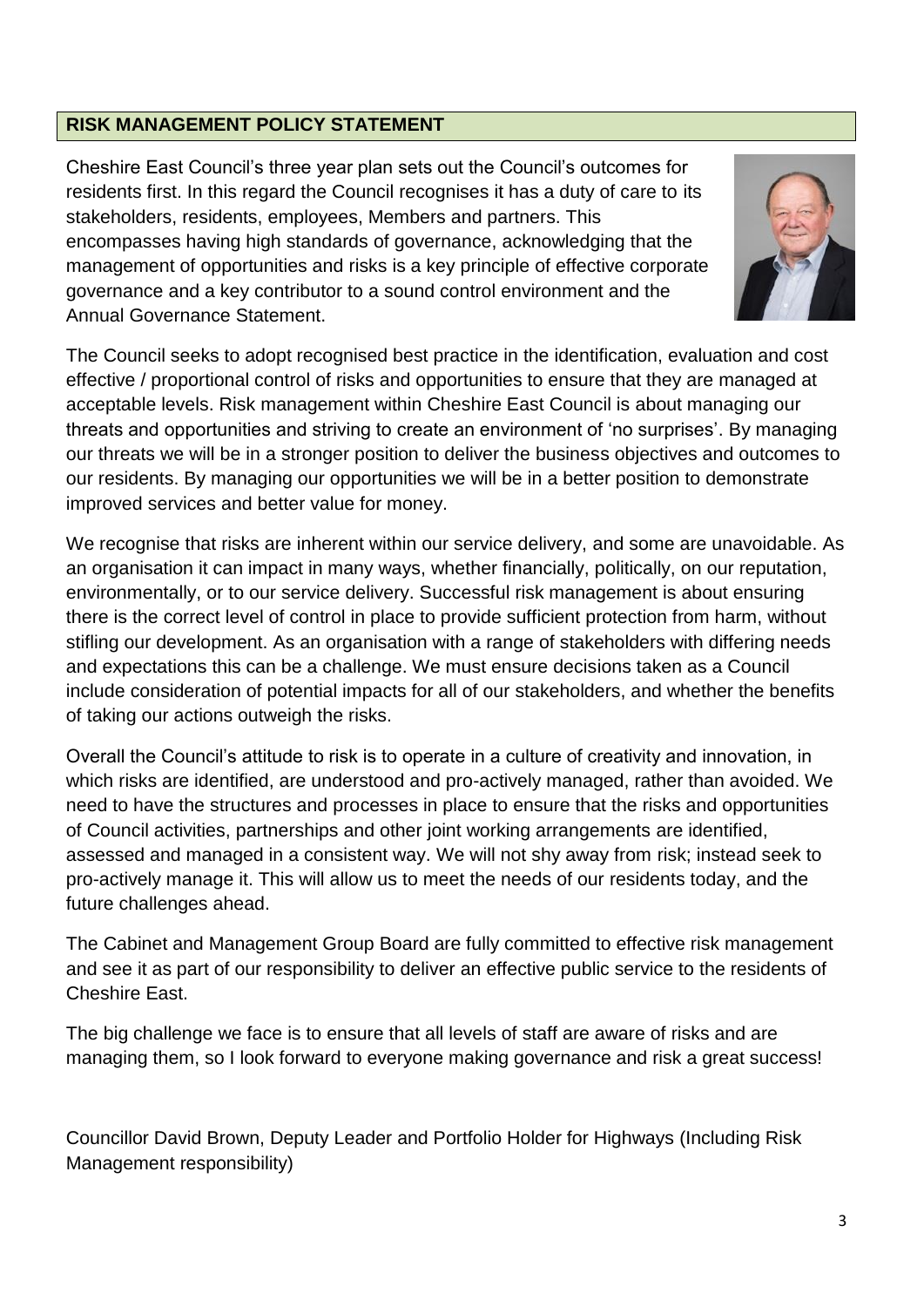## **RISK MANAGEMENT STRATEGY**

#### **1 Introduction**

- 1.1 The Council has adopted a Risk Management Policy Statement, Strategy and Framework to ensure a focused and structured approach to the management of risk arising from Council activities. This will ensure that risk management is an integral part of good governance, recognising the importance of effective identification, evaluation and management of key corporate and operational risks.
- 1.2 This is endorsed by the increased focus on the importance of corporate governance to public sector bodies. The Council has also has a statutory responsibility to have in place arrangements for managing risks, as stated in the Accounts and Audit Regulations 2015.

# *'A relevant authority must ensure that it has a sound system of internal control which – includes effective arrangements for the management of risk'.*

1.3 The Policy Statement, Strategy and Framework have the full support of the Council and the Management Group Board. All elected Members and employees have a responsibility for and contribution to make in terms of risk management.

#### **2 What do we mean by 'Risk'?**

The definition of risk used within Cheshire East is:

- 2.1 **Risk** can be a threat or an opportunity. A threat is a possible future event or action which will adversely affect the Council's ability to achieve its stated objectives and to successfully deliver approved strategies. An Opportunity is an event or action that will enhance the Council's ability to achieve its objectives and deliver approved strategies.
- 2.2 It is typically assessed using two dimensions, one of which is the impact of the threat or the opportunity, representing the consequences to the Council's intended outcomes. The second dimension is the frequency or likelihood of the risk occurring, representing the probability of the threat or opportunity happening.
- 2.3 **Risk Management** is the process by which risks are identified, evaluated and managed, such that objectives are more likely to be achieved, damaging actions or events are avoided or minimised and opportunities maximised. Good risk management increases the probability of success, and reduces the probability of failure and uncertainty of achieving Cheshire East's overall objectives.
- 2.4 CIPFA Solace, Delivering good governance in Local Government states that;

*good governance requires that risk management is embedded into the culture of the organisation, with members and managers at all levels recognising that risk management is part of their job. At the highest level, risk management must be*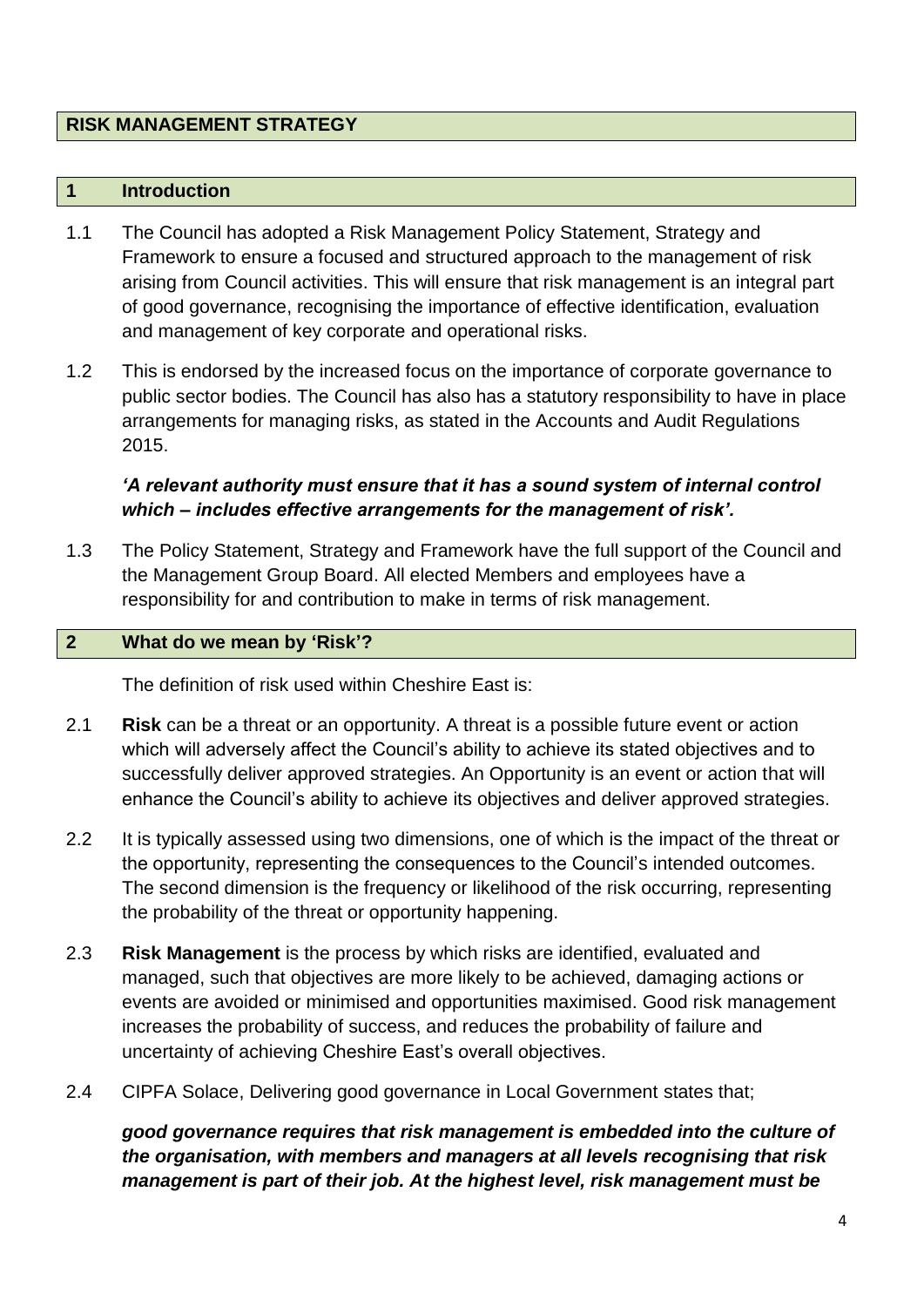*closely aligned to the organisation's strategic objectives, ensuring that there is a clear focus, at the top of the organisation, on those significant risks that would prevent the organisation achieving its key business objectives. An authority should, therefore, be able to demonstrate that risk management has been embedded in its corporate business processes, including:*

- *strategic planning*
- *financial planning*
- *service delivery*
- *policy making and review*
- *project management*
- *performance management*
- 2.5 The following diagram illustrates the Risk Management methodology which is a continuous cycle;

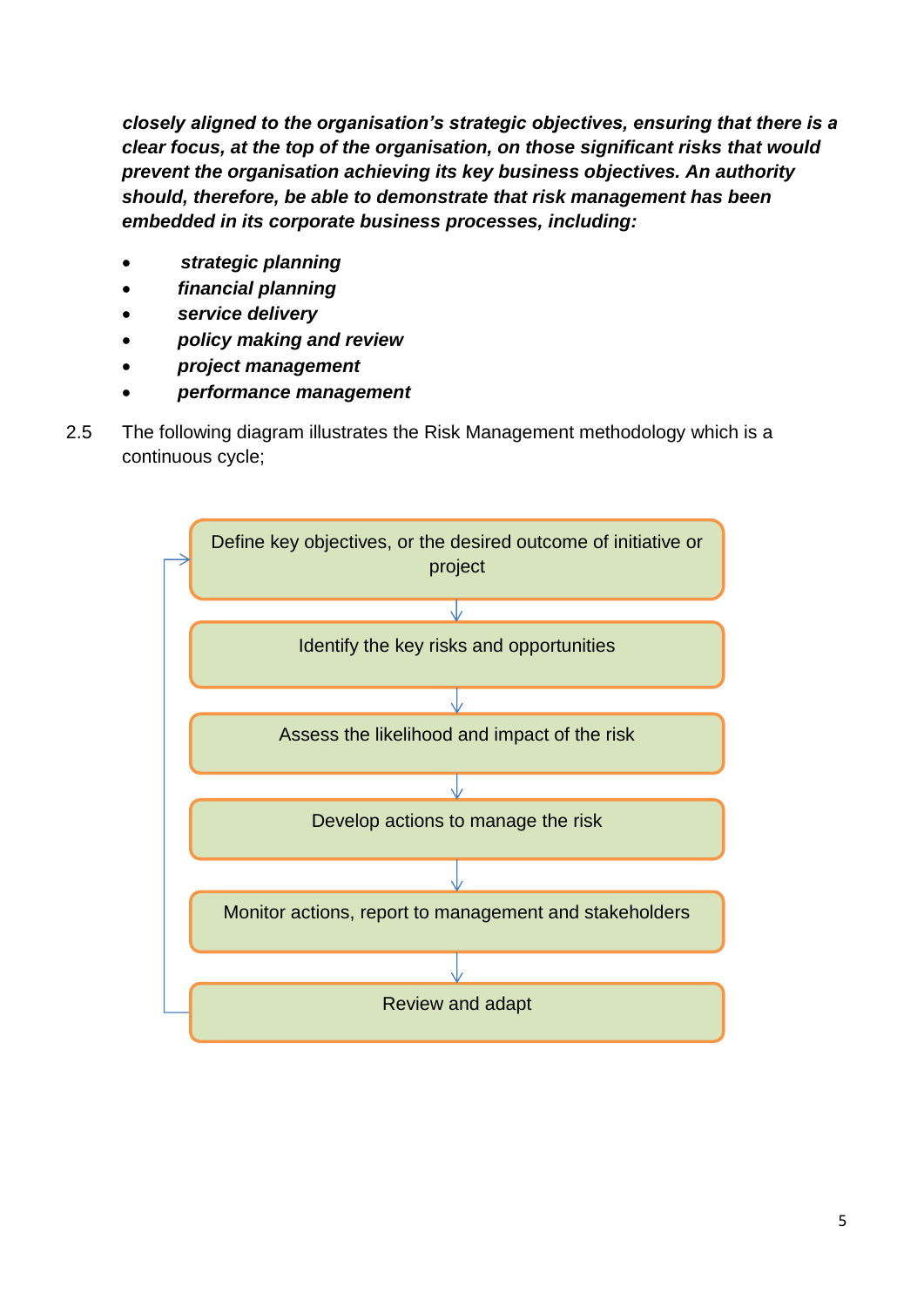#### **3 What are the real benefits of Risk Management?**

#### **Benefits of Risk Management**

- 3.1 Risk management will strengthen the ability of the Council to achieve its objectives and enhance the value of services by;
	- Increasing the chances of success and reducing the chances of failure;
	- Assisting the delivery of creative and innovative projects;
	- Reducing unexpected and costly surprises;
	- Ensuring a more efficient use of resources;
- 3.2 The Council should not be afraid of identifying a risk or feel identifying a risk is a failure. Identification of a risk provides an opportunity for improvement and success!

#### **4 What do we want to achieve with Risk Management?**

4.1 Cabinet have previously assessed the risk maturity of the Council as between risk aware and risk defined with a target minimum standard of risk managed, which is defined as:

# *'An enterprise approach to risk management developed and communicated, risk embedded in key processes. Active engagement and risk based decision making'.*

| Where we are now:                                                                                                       |                                                                                                                             |                                                                                                                                                                                                                       |                                                                                                                                                                                   |                                                                                                                                                                                                                                                  |  |  |  |  |
|-------------------------------------------------------------------------------------------------------------------------|-----------------------------------------------------------------------------------------------------------------------------|-----------------------------------------------------------------------------------------------------------------------------------------------------------------------------------------------------------------------|-----------------------------------------------------------------------------------------------------------------------------------------------------------------------------------|--------------------------------------------------------------------------------------------------------------------------------------------------------------------------------------------------------------------------------------------------|--|--|--|--|
| <b>Risk Naïve</b>                                                                                                       | <b>Risk Aware</b>                                                                                                           | <b>Risk Defined</b>                                                                                                                                                                                                   | <b>Risk Managed</b>                                                                                                                                                               | <b>Risk Enabled</b>                                                                                                                                                                                                                              |  |  |  |  |
| No formal<br>approach to<br>processes<br>developed for<br>risk<br>management,<br>avoidance and<br>lack of<br>engagement | Scattered silo<br>based<br>approach to<br>risk<br>management<br>using stand<br>alone<br>processes,<br>reactive<br>approach. | Risk appetite<br>defined. Strategy<br>and policies in<br>place and<br>communicated.<br>Some<br>understanding<br>and application<br>but passive<br>acceptance and<br>compliance with<br>reliance on risk<br>registers. | Enterprise<br>approach to risk<br>management<br>developed and<br>communicated,<br>risk embedded in<br>key processes.<br>Active<br>engagement in<br>risk based<br>decision making. | <b>Risk</b><br>management<br>and internal<br>controls fully<br>embedded into<br>the operations.<br>Regular<br>review and<br>improvement<br>of risk<br>processes,<br>fully<br>committed to<br>risk<br>management<br>and confident<br>risk taking. |  |  |  |  |
| Where we want to be:                                                                                                    |                                                                                                                             |                                                                                                                                                                                                                       |                                                                                                                                                                                   |                                                                                                                                                                                                                                                  |  |  |  |  |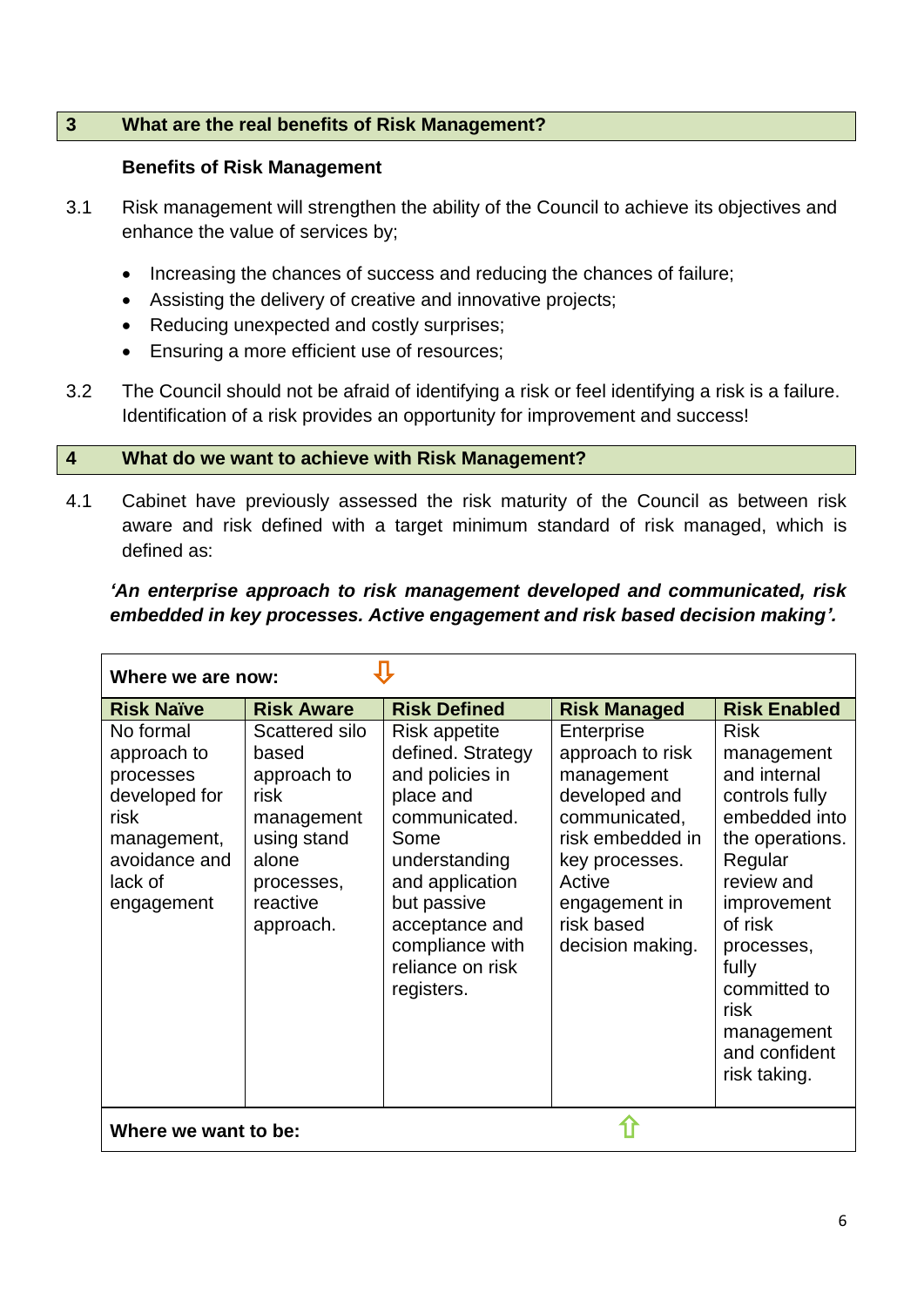4.2 The priorities for 2015/17 detailed in section 5 set out how we intend to achieve this overall objective.

## **5 Risk management priorities over the next 18 months;**

- 5.1 In order to move towards the Council's target risk maturity; the following actions are priorities for the next 18 months;
- 5.2 Development of a risk management framework underpinning the Policy Statement and Strategy that clarifies;
	- how the Council's senior managers and elected Members intend to manage risk – being explicit about what needs to be accomplished, how, by when, and who is responsible for what, recognising that embedding risk management and strong controls in the daily and regular business of the Council is an iterative process.
	- the scope of the risk management activity in the Council being explicit about how all of the risks faced by the organisation are being considered, starting at the strategic level and cascading down into the Council's structure as considered appropriate
	- how to develop a consistent approach to the identification, monitoring and review of service risks informing the business planning process.
	- the detailed methodology for risk management including risk identification, evaluation, treatment and monitoring.
	- The cyclical reporting arrangements for key corporate risks.
- 5.3 To set up a working risk subgroup of the Corporate Assurance Group with nominated 'risk champions' from services responsible for co-ordinating the responses to risk; and to contribute to the development of the framework to ensure that it is working effectively throughout the Council.
- 5.4 To critically examine and challenge commissioning plans so that risk is being considered appropriately at the business planning stage to ensure risk activity is focused on the delivery of the key organisational objectives.
- 5.5 To review the Corporate strategic risks facing Cheshire East Council, examining, challenging and supporting the risk assessment process to ensure consistency and gain assurance that strategic risks are being actively managed and monitored; including comprehensively revisiting and updating the Corporate Risk Register.
- 5.6 Establish the Council's risk capabilities, the outcome of which will inform a training programme to ensure that everyone involved understands the principles of risk management and their particular responsibilities in this regard, providing them with the necessary skills and knowledge to fulfil their responsibilities.